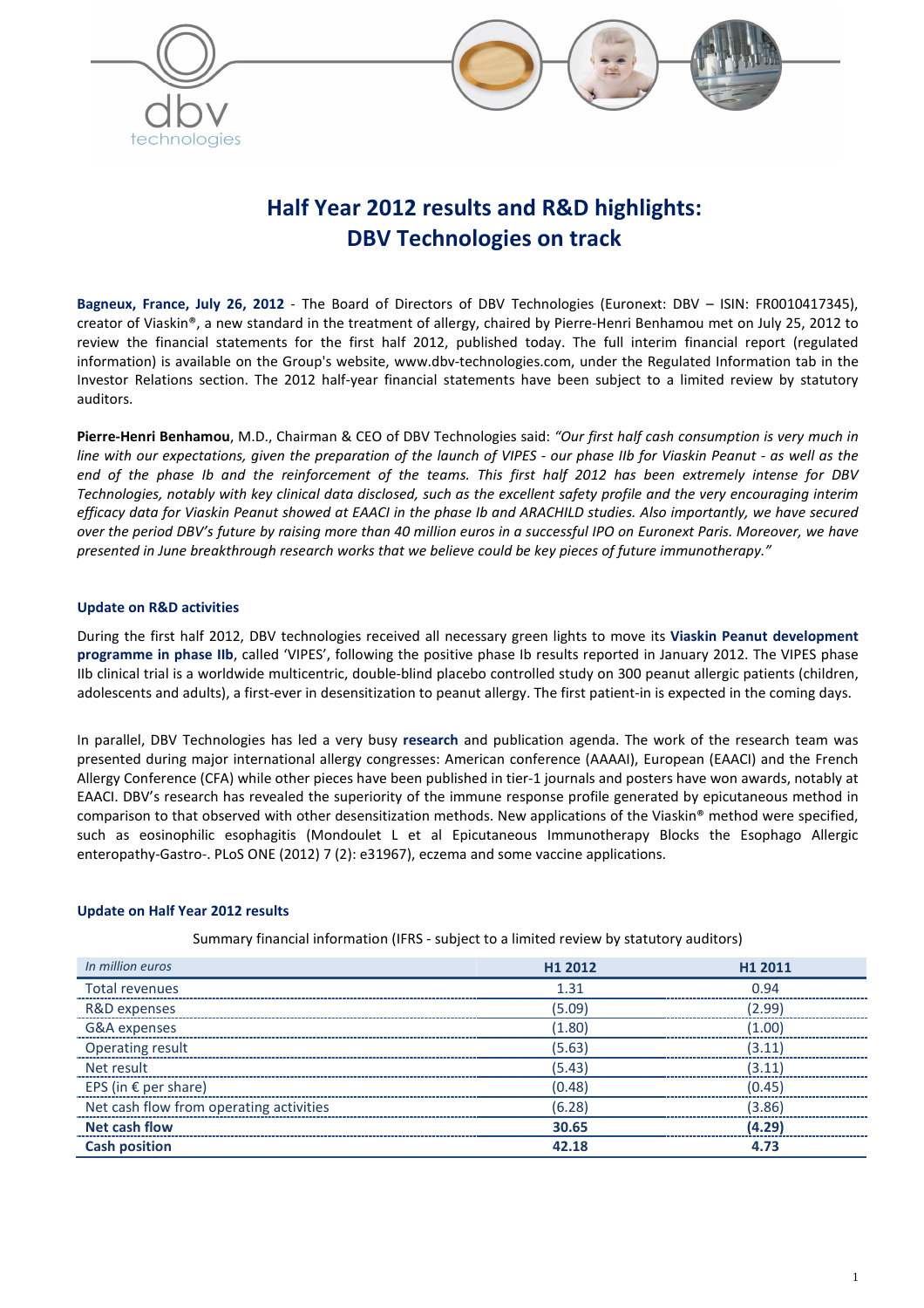

The Company's **total revenues** amounted to €1,316,086 and €935,231 for the first halves 2012 and 2011 respectively. These revenues were primarily generated by Research Tax Credits, and to a lesser extent, by the sales of *Diallertest®* , as well as by subsidies received within the framework of the research projects conducted by the Company. Sales of Diallertest were slightly down over the period, to €71,704 in the first half 2012 compared with 106,492 a year earlier. This diagnostic product is not of strategic importance for the Company, which has as its priority the future marketing of products stemming from the Viaskin*®* platform.

**Research and development expenses** increased significantly by 70% to reach €5,094,902 compared with €2,991,838 a year earlier. This increase reflects primarily the preparation of the launch of the Phase IIb study ('VIPES') that aims to demonstrate Viaskin<sup>®</sup> Peanut's efficacy on 300 children, adolescents and adults. Moreover, the Company reinforced its research and development teams over the first half 2012, in order to lead simultaneously no less than 5 clinical studies over the next 24 months.

**General & Administrative expenses** ('G&A') include mainly administrative personnel costs, building costs related to the headquarters, and certain fees (such as audit, legal, and consultants' fees). In the first half 2012, G&A expenses reached €1,796,010 compared with €1,003,831 a year earlier. This strong increase in mainly explained by the recording of sharebased payment expenses and communications expenses related to the listing of the Company.

The **net loss** for the first half 2012 amounted to €5,432,929 compared with a €3,106,084 loss for the first half 2011. The loss per share (based on the weighted average number of shares outstanding over the period) amounted to €(0.48) and €(0.45) for the first halves 2012 and 2011 respectively.

**Net cash flow from operational activities** for the first haves 2012 and 2011 stood respectively at €(6,277,846) and €(3,861,832), linked to increased R&D efforts.

**Net cash flow from financing activities** reached €37.3 million in the first half 2012 versus €(0.1) million a year earlier following the cash receipt of €37.5 million net consecutive to the IPO of the Company on NYSE Euronext in March 2012.

DBV Technologies will announce its first nine months topline and cash position on October 15, 2012.